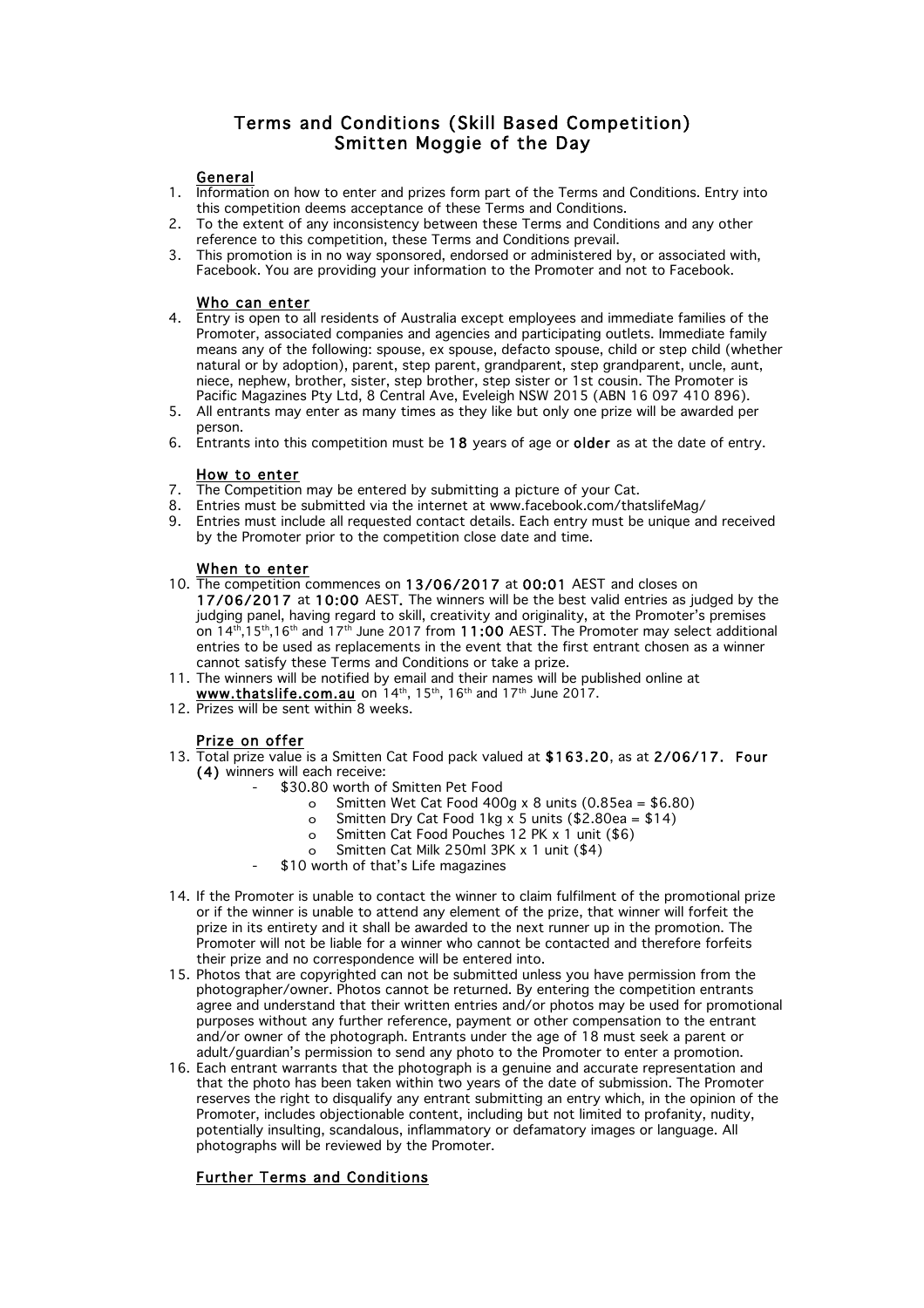- 17. The Promoter reserves the right to amend these Terms and Conditions if this competition cannot be run as originally planned. The Promoter may also cancel or suspend this competition if an event beyond the control of the Promoter corrupts or affect the administration security, fairness, integrity or proper conduct of this competition. The Promoter will disqualify any individual who has tampered with the entry process or any other aspect of this competition.
- 18. The Promoter and their associated agencies and companies will not be liable or responsible for any problems or technical malfunction of any telephone network or lines, computer on line systems, servers, or providers, computer equipment, software, technical problems of the phone or of any phone network, or any misadventure, accident, injury, loss (including but not limited to consequential loss) or claim that may occur; whilst undertaking any travel won on or connected with their entry; in the participation in any prize; as a consequence of late, lost or misdirected mail, email SMS or phone call; due to the broadcast of any program relating to the competition or the publication of any material, including any statements made by any compere, staff member, journalist, other entrants or any other person; any injury or damage to entrant's or any other person's computer software or phone; or any combination thereof, related to or resulting from participation or sending or receiving of any communication or of any materials in this competition.
- 19. All entrants must submit ONLY their own original answers, designs and works. Any such answers, designs or works cannot be previously published in any forum worldwide. All entries become the property of the Promoter and cannot be returned. Entries that are found to have been derived from the designs of a third party will be considered invalid and, if awarded a prize, that prize must be returned to the Promoter. The winner may be required to sign a statutory declaration regarding the originality of the entry. Without limiting the generality, the Promoter reserves the right to take legal action against anyone found to have breached this term. The Promoter reserves the right in its sole discretion to disqualify any individual who the Promoter has reason to believe has breached any of these conditions, or engaged in any unlawful or other improper misconduct calculated to jeopardise the fair and proper conduct of the promotion. The Promoter's legal rights to recover damages or other compensation are reserved.
- 20. Any entrant found to have (a) be used any form of software or third party application to enter multiple times (including scripting software), (b) used a third party (including online competition entry site) to enter on their behalf or (c) entered incorrect contact details, including incorrect email contact details, will have all entries invalidated and any claim to the Prize will be invalidated. If such an entrant is awarded the Prize and then found to have breached this clause, the entrant must immediately return the Prize to the Promoter. The Promoter has sole discretion to determine if this clause has been breached by any entrant. The Promoter reserves the right to request whatever documentation it deems necessary to confirm if the entrant has breached this clause. An entrant must provide any requested documentation to the Promoter upon request. Failure by the Promoter to enforce any of its rights at any stage does not constitute a waiver of those rights.
- 21. If the prize (or an element of the prize) is unavailable, for whatever reason, the Promoter reserves the right to substitute the prize (or an element of the prize) for a prize of equal or greater value, subject to State Regulation. It is a condition of accepting the prize that the winner must comply with all the conditions of use of the prize and prize supplier's requirements. Each prize must be taken as stated and no compensation will be payable if a winner is unable to use the prize as stated.
- 22. The Promoter highly recommends a current residential street address be provided when requested for ease of correspondence and potential prize delivery. The Promoter makes all reasonable efforts to deliver prizes to the addresses provided by competition entrants. The Promoter cannot guarantee that any prizes returned to the Promoter due to non-delivery at the provided address will be re-sent to the prize winner.
- 23. The Promoter reserves the right to request winners to sign a winner's deed of release or any other relevant forms or agreements that the Promoter deems necessary, to provide proof of identity, proof of age, proof of residency at the nominated prize delivery address and/or proof of entry validity (including phone bill) in order to claim a prize. Proof of identification, residency, age and entry considered suitable for verification is at the discretion of the Promoter. In the event that a winner cannot provide suitable proof, the winner will forfeit the prize in whole and no substitute will be offered.
- 24. The Promoter reserves the right to rejudge in the event of an entrant, claiming to be a winner, being unable to satisfy these Terms and Conditions.
- 25. The judges' decision in relation to any aspect of the competition is final and binding on each person who enters. Chance plays no part in determining any winner. No correspondence will be entered into. No responsibility is accepted for late, lost or misdirected entries. Prizes are subject to availability, not transferable or exchangeable and, with the exception of cash prizes, cannot be taken as cash. Prizes will be sent to the winner's nominated address as stated in their original entry. The Promoter and their associated agencies, and companies associated with this promotion will take no responsibility for prizes damaged or lost in transit.